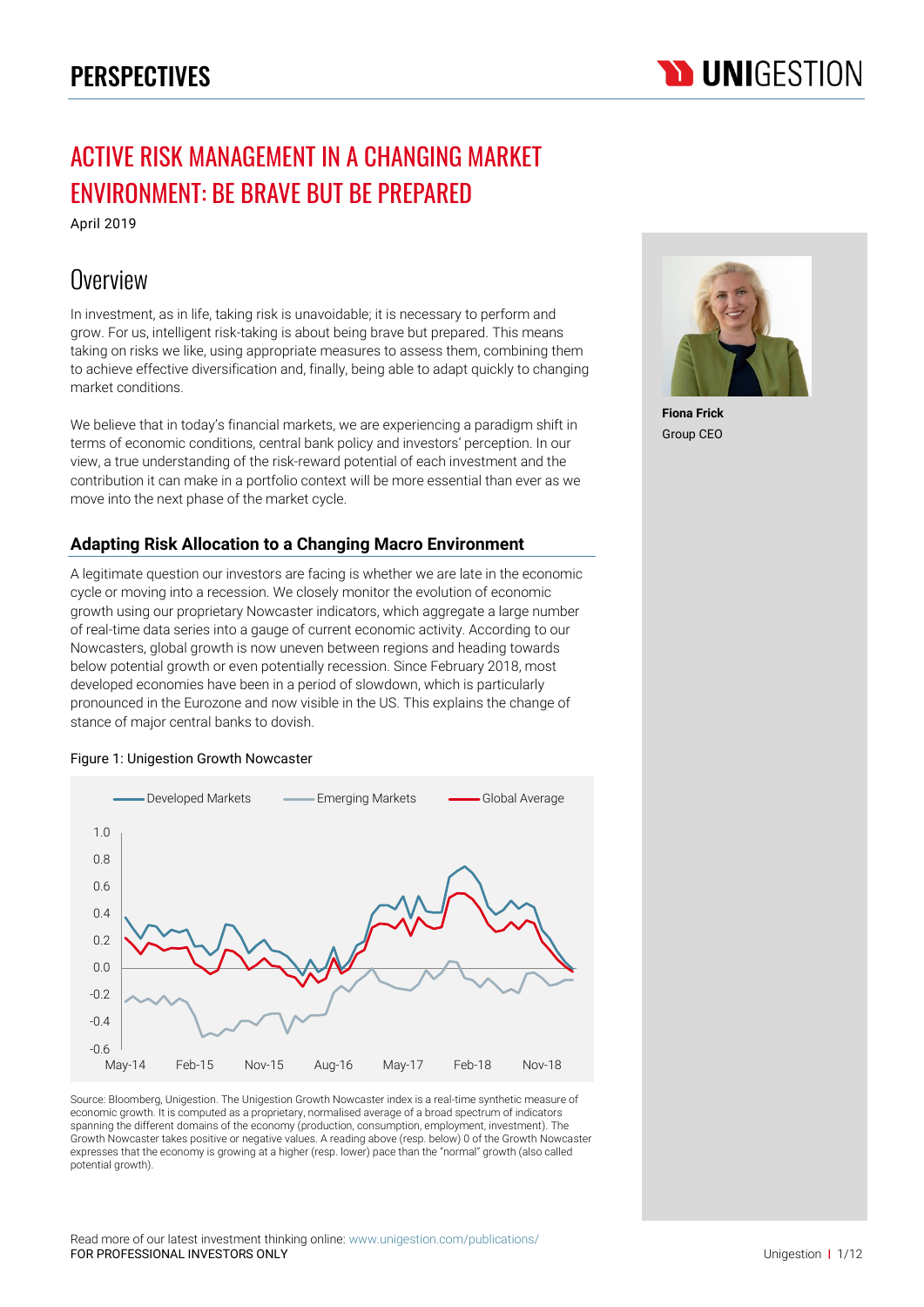At this stage in an ageing macroeconomic cycle, spikes of market volatility are likely to become more frequent and severe, as we saw in the fourth quarter of 2018, which was the worst quarter for equity markets in decades. Following strong performance at the start of this year, equity markets are back to fair value, but it is worth noting that with economic activity slowing, there is an increased risk of a valuation correction.

Trade wars are also a source of uncertainty. World trade is an essential portion of global GDP growth. A recent study by the World Economic Forum estimates that a 25% increase in US tariffs could reduce global GDP growth by as much as 0.7%. Finally, China remains a source of concern as its debt pile is mounting while its growth is deteriorating, offering little room to manoeuvre in the event of more severe shocks.

## **Changing Macroeconomic Conditions Require a Different Approach to Risk Allocation**

In the current economic regime, our indicators call for cautiousness, given that the road to market turning points can be long and difficult to time. As our strategies remain fully invested, we look for investment opportunities that offer attractive upside potential with compelling downside protection. This means taking on risks we like, using appropriate measures to assess them, combining them to achieve effective diversification and, finally, being able to adapt quickly to changing market conditions.

The current macroeconomic environment requires a significantly different approach to investing than the one that has prevailed over the last 10 years. In the goldilocks environment of low inflation, synchronised growth and loose monetary policy, investors' preferred allocation was to be strongly overweight in growth assets. However, in a period where economic growth is decelerating, assets such as equities, private equity and credit should be treated with care as their risk-reward profile is deteriorating. Credit looks particularly vulnerable, as credit spreads are at historic lows and credit tends to fall ahead of equities, notably as companies increase their debt to maintain their profitability.

Distinguishing between slowdown and recession phases is critical: our historical models show that performance between asset classes varies significantly between periods of growth and recession. During the late stages of an expansion, stocks typically outperform bonds. However, during the early stages of a recession, bonds tend to outperform stocks. Furthermore, we anticipate greater market volatility and less stable stock-bond correlations, which are typical when recession risk is increasing.

## **Diversification Will Be Paramount**

During previous slowdowns, government bonds have acted as a powerful diversifier, but their hedging capabilities are now more limited as yields are already at very low levels (at least in Europe). Investors need to broaden the tools they use to diversify their portfolios to include a different exposure to equity and a larger allocation to alternative asset classes.

More generally, given the wide range of possible future outcomes, we believe investors should not focus on a single scenario. Rather, they should aim to construct a strategic asset allocation with the potential to outperform in a variety of environments and be resilient in downturns. In an uncertain macroeconomic environment, where market stress events are likely to be more prevalent, we believe adding a dynamic element to asset allocation models will be essential. It will be important to have the flexibility to tactically dial risk up or down around specific market events, such as central bank announcements or political elections, while remaining invested.

"The current macroeconomic environment requires a significantly different approach to investing than the one that has prevailed over the last 10 years."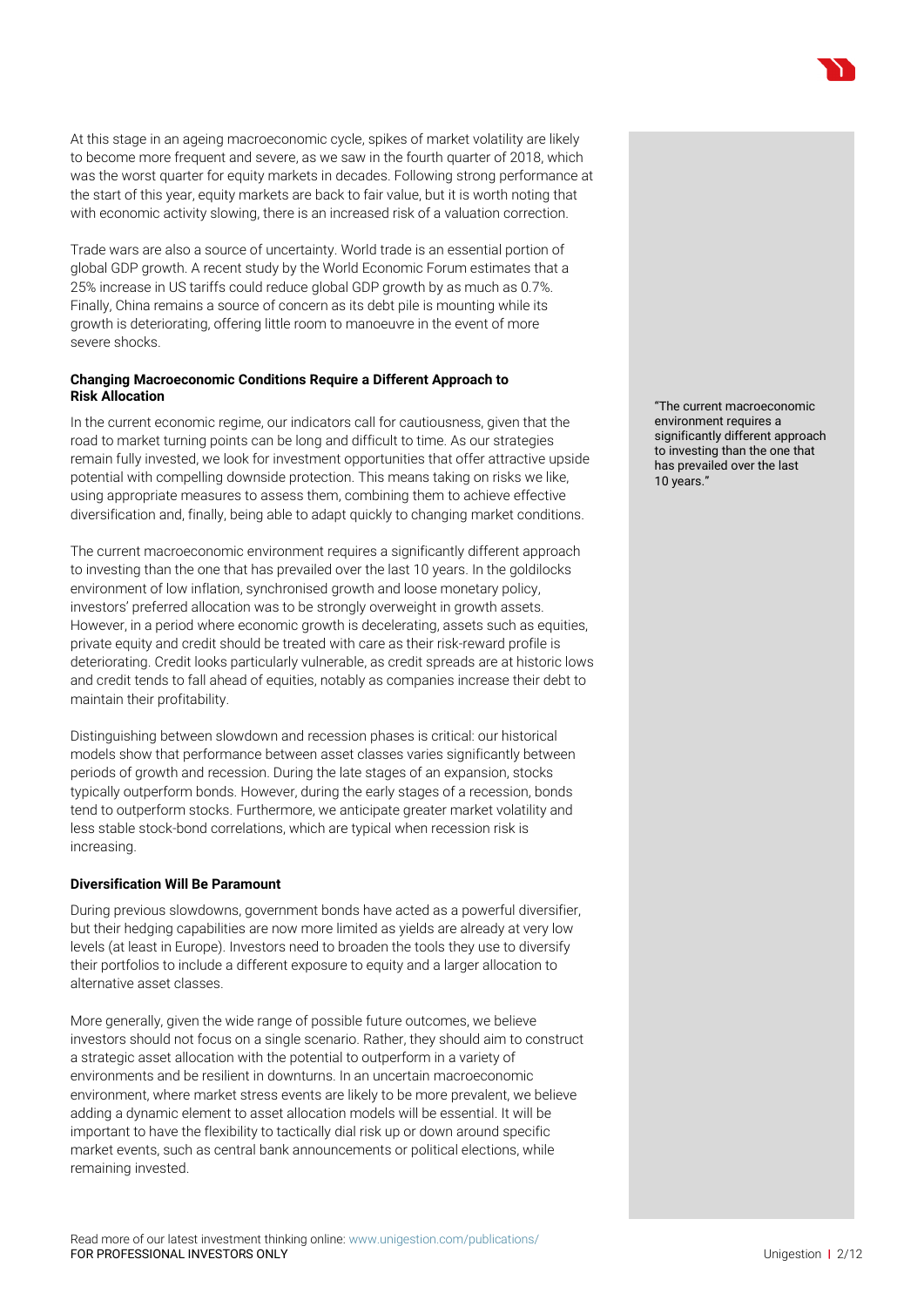Finally, we believe that now, more than ever, investors need to look beyond conventional measures of risk, such as volatility, when setting asset allocation. Investors should not consider low volatility as a proxy for calm markets, as other risks are lurking beneath the surface. We therefore take a multi-dimensional view and define risk in terms of potential loss of capital, which is the true measure of risk investors face. Our proprietary Expected Shortfall model aims to incorporate risks that are ignored by volatility-based analysis, such as valuation, asymmetry, tail risk and liquidity. By focusing on different aspects of risk, we are less dependent on individual measures, which helps us achieve a more robust risk allocation across our portfolios.

## **Not All Risks Are Created Equal: Finding Value in Today's Markets**

In this changing and less certain market context, we believe it is time for investors to focus on quality, but with some discerning filters. It will be crucial to be selective and to have the flexibility to adapt. Given our late-cycle view, we expect corporate credit to underperform as lower profitability margins could affect debt repayments. We are particularly concerned about credit market liquidity and prefer to invest with caution in equities to maintain exposure to economic growth.

## **Allocating to Equities at this Stage of the Cycle**

We expect increasing market volatility to dampen investor appetite for pure market beta exposure in the years ahead. Indeed, the combination of slower profit growth and higher volatility is likely to create more differentiation in returns.

In this environment, we believe equity investors have two choices: attempt to time the market or maintain a constant allocation to equities with a focus on reducing drawdown risks. In our view, timing the equity market is difficult. Instead, we prefer to remain cautiously invested in the asset class through diversified portfolios of quality stocks with reasonable valuations. We believe that this defensive investment style can provide protection during challenging market environments. In contrast to passive low volatility strategies, which are essentially backward-looking, we believe that our focus on quality fundamentals is a more effective way to ensure downside resilience in a changing macroeconomic environment.

During the late stages of an expansion, equity markets tend to rotate towards high quality companies to defend against the growing risk of a slowdown, rising margin pressure and increased volatility. Companies with high and stable levels of profitability therefore tend to be better positioned as the cycle moves from expansion to recession.

However, here again, investors will need to be selective, as some quality stocks have enjoyed excellent performance and may not offer the protection required in the event of a valuation correction. It will be important to choose not only fairly valued quality stocks, but also to diversify those stocks between sectors, as some areas of the market are less expensive and tend to perform better in a weaker economic environment.

"Timing the equity market is difficult. We prefer to remain cautiously invested in equities through diversified portfolios of quality stocks with reasonable valuations."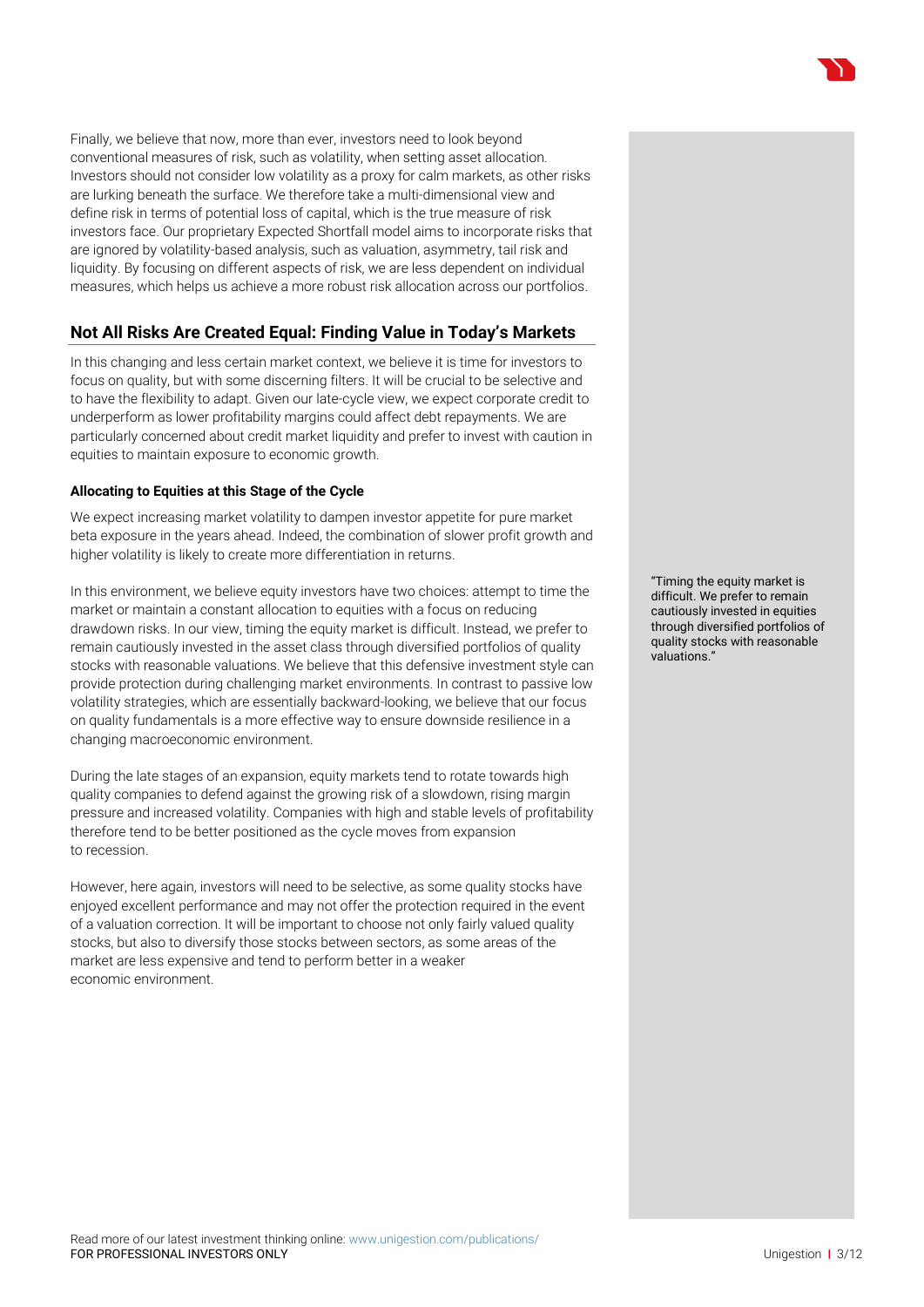

### Figure 2: High Quality Companies Tend to Outperform During Periods of Recession

Source: Unigestion, Bloomberg.

We believe that active equity management will be essential to navigate the market transition. Passive strategies are too prone to excesses (bubbles), as they make no provision for risk allocation: all risks, good and bad, are inherent in the benchmark. In addition, market-cap weighted strategies, which maximise exposure to stocks that have been successful in the past, are more likely to be invested in overvalued and overcrowded positions that are vulnerable to sharp corrections when investors start to sell these stocks.

We recommend dynamically implementing hedges using futures and options to reduce equity exposure when the probability of market stress events increases. We believe that this disciplined risk budgeting approach allows us to lower overall portfolio risk while capturing the equity return premia, increasing the positive asymmetry of returns we aim to deliver for our clients.

However, traditional assets are likely to generate lower returns and become more volatile and correlated going forward. Investors therefore need to find alternative, uncorrelated sources of return to diversify their portfolios.

#### **Alternative Risk Premia Offer a Compelling Source of Diversification**

For investors seeking cost-efficient and transparent portfolio diversification, liquid alternative risk premia strategies (ARP) offer a compelling solution, having delivered positive long-term returns with a very low correlation to equities and bonds.

Effective diversification means not just investing in many different assets, but in assets that respond differently to common factors. In that context, diversification into ARP strategies makes perfect sense at this time in the cycle for investors looking for liquid alternative sources of return.

At the heart of risk premia investing is the idea that investors are compensated for accepting risks rather than buying assets: a risk premium is the reward for taking on a specific investment risk. The advantage of ARP strategies is that they remove most market directionality by taking long/short positions to gain a purer exposure to the desired risk premia, thereby enhancing diversification benefits.

"Diversification into alternative risk premia strategies makes perfect sense at this time of the cycle for investors looking for liquid alternative sources of return."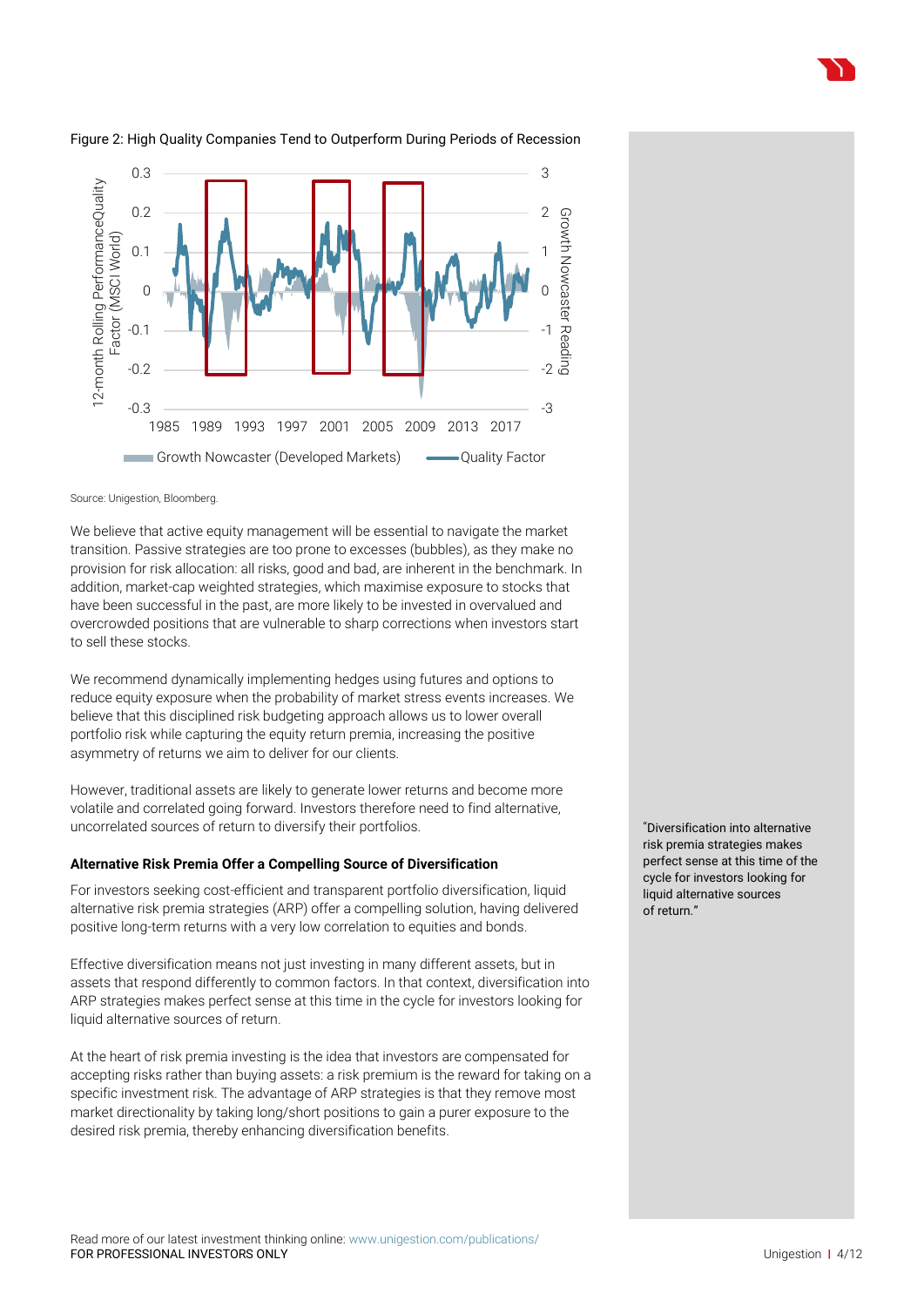The diversification benefits of ARP strategies, especially during market downturns, are illustrated below.





Sources: Bloomberg, MSCI, Unigestion. Data from 15.12.2014 to 31.12.2018. Performance in USD, net of fees and transaction costs. Source data is available upon request. Performance is based on an example alternative risk premia strategy composed of a risk-based allocation to the same individual alternative risk premia managed in the most representative account of the Unigestion Alternative Risk Premia composite. Returns of all the individual risk premia are based on pure carve-outs from the most representative account of the Unigestion Multi Asset Risk Targeted (Medium) composite (launched on 15.12.2014) and Unigestion Global Equity Risk Premia Market Neutral composite (the equity factor premium of our live equity factor long/short premium launched on 11.05.2016). Underlying composite returns available upon request. This strategy example does not aim to replicate the Unigestion Alternative Risk Premia strategy and is not audited. There is no warranty that our live strategy would have delivered similar returns. This information is for illustrative purposes only and for professional investors only. Past performance is not indicative of future performance.

Over the short term, risk premia can be volatile and ARP are no exception. Performance of ARP strategies in 2018 was disappointing, hampered by a rare combination of factors, including an unfavourable macroeconomic backdrop, inflation fears, heightened market volatility, high dispersion between US stocks and a lack of long-term trends. However, ARP strategies have recovered well from similar, shortterm setbacks in the past and indeed in 2019 to date, they have recouped part of last year's losses. In addition, the diversification benefits still held true in 2018, with the SG Multi Alternative Risk Premia index delivering a 0.1 beta to MSCI AC World USD index and a 0.2 beta to the Bloomberg Global Aggregate USD-hedged index.

## **Allocate Selectively to Private Equity as a Performance Booster**

We also believe that a selective allocation to private equity offers strong potential to enhance overall portfolio performance as well as diversification in an environment of lower returns from traditional assets. Historically, private equity has performed well in late-cycle environments and has been an effective hedge against rising (or unexpected spikes in) inflation. While private company valuations may fall during an economic slowdown, the declines are usually less pronounced than in public markets. In addition, private equity is one of the few asset classes forecast to deliver high single digit returns in the next cycle.

That said, some caution is needed. Volatility in equity markets could weigh on private equity, as correlation analysis shows that private equity does tend to move somewhat in line with public equity, although it is less subject to market sentiment. Private equity, especially buyouts, also shows some correlation to the high yield market as it needs leverage and capital-efficient structures to generate required returns.

For these reasons, our private equity allocation will be highly selective. The breadth of the market today allows investors to carefully manage their exposure to favour more defensive sectors or those benefiting from long-term secular trends, including the ageing population or the decarbonisation of our economy. We therefore favour sectors such as education, healthcare and renewable energy.

"Private equity offers strong potential to enhance overall portfolio performance as well as diversification."

Read more of our latest investment thinking online[: www.unigestion.com/publications/](http://www.unigestion.com/publications/) FOR PROFESSIONAL INVESTORS ONLY **EXAMPLE 2008** THE STATE STATE STATE IN THE STATE STATE IN THE STATE STATE IN THE STATE STATE IN THE STATE STATE IN THE STATE IN THE STATE IN THE STATE IN THE STATE IN THE STATE IN THE STATE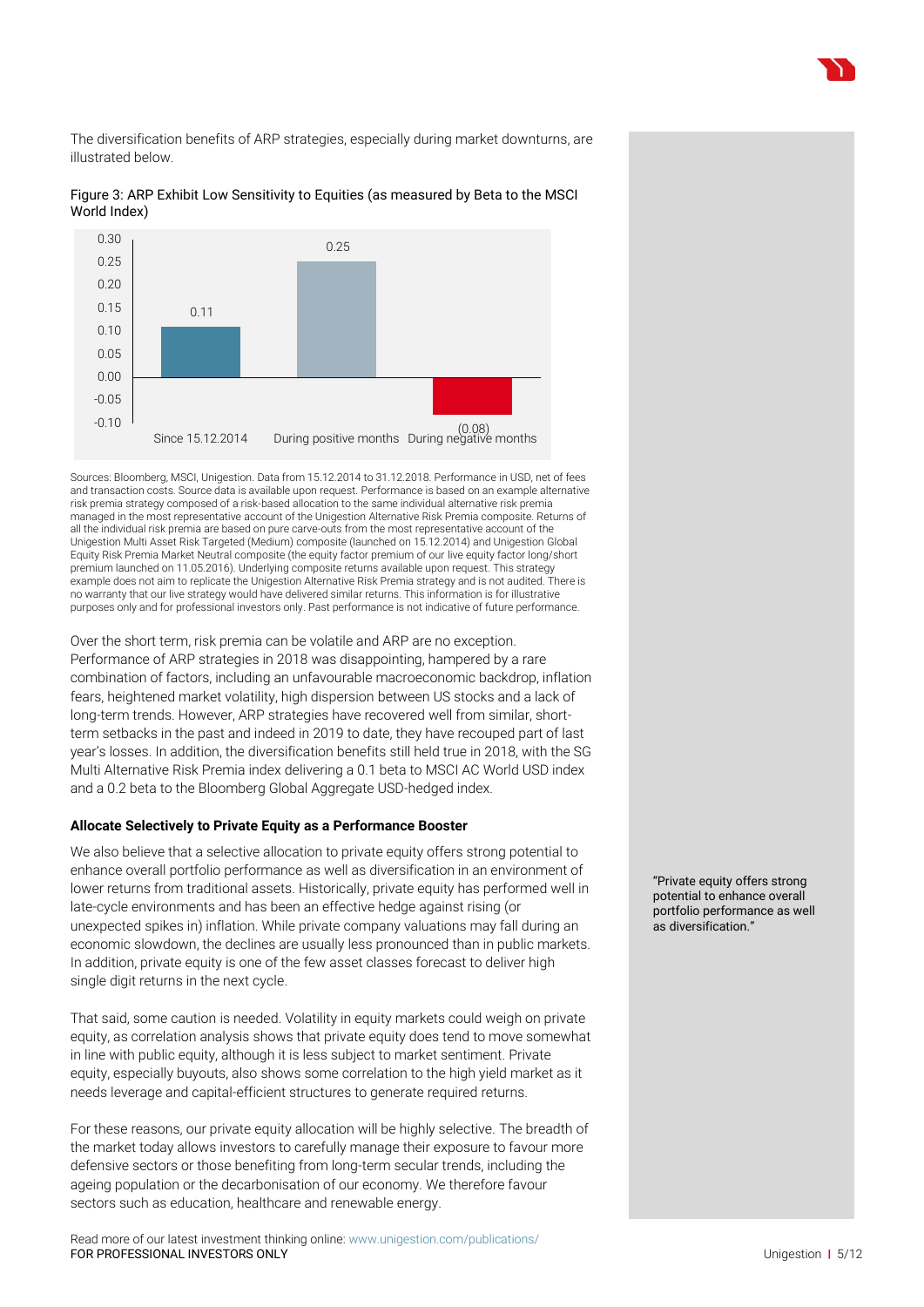It will be important to invest in companies that are resilient in their own right thanks to strong market position, management and financials and can therefore deliver the required base case return through revenue growth and operational improvements. We will continue to avoid companies with excessive leverage, with the average company debt multiples in our portfolios currently below 3x EBITDA. We will also maintain price discipline in a competitive environment where there are record amounts of committed, but not invested, capital ('dry powder').

Given the level of competition, we continue to favour strategies that allow sourcing deals outside of large auctions, such as small and mid-market buyouts. Smaller deals require specialist local knowledge and strong operational capabilities. They are by nature less competitive than larger deals. Furthermore, the small and mid-market is less correlated to GDP growth and currently enjoys lower valuations, as shown in Figure 4. On a multiple of EBITDA basis, valuations of small and mid-market deals in North America and Europe can be significantly lower than those of large-cap deals.

#### Figure 4: Valuations of Small/Mid-Market Vs Large-Cap Companies (Price to EBITDA Multiples)



Source: PitchBook, as at June 2018. Small and mid-market companies are defined as having enterprise values below USD 500 million; large companies are defined as having enterprise values above USD 500 million. EBITDA = earnings before interest, taxes, depreciation and amortisation.

Based on analysis of Unigestion's historical investments, approximately 50% of value creation in small and mid-market companies is driven by EBITDA growth. For large companies, almost 80% of value creation came from the use of leverage, while 10% came from EBITDA growth.

## **Long-term Trends That Are Likely To Influence Active Risk-Taking**

A number of trends are emerging that we believe are likely to increasingly influence the way investors take risk in the future.

## **Increasing Investor Homogeneity Will Reward a Longer-term, Contrarian Approach**

[Financial markets are complex: they a](https://www.thinkingaheadinstitute.org/en/Library/Public/Research-and-Ideas/2016/07/Stronger-investment-theory)re highly interconnected, non-linear and adaptive. Market behaviour is driven by investor behaviour, but investor behaviour itself is shaped by market behaviour. This recursive relationship, known as reflexivity, can play a role in creating and sustaining positive feedback loops. Furthermore, financial markets are influenced by the macroeconomic environment, which in turn is shaped to a certain extent by central bank policy, and vice versa.

Boom and bust cycles are not inconsistencies in this complex world. Rather, they are a natural consequence of a system in which the interactions between the participants are more significant than the actions of any participant in isolation. Financial markets are an ecosystem much like the natural world. Booms and busts are the enduring forces that allow markets to move back into equilibrium.

However, this self-regulating mechanism could be put at risk by exponential growth in rules-based investment strategies, notably passive, smart beta, risk parity and target

"On a multiple of EBITDA basis, valuations of small and midmarket deals in North America and Europe can be significantly lower than those of largecap deals."

"Too much homogeneity in market participant actions can lead to a more fragile investment environment where trends tend to persist longer, but often reverse more brutally."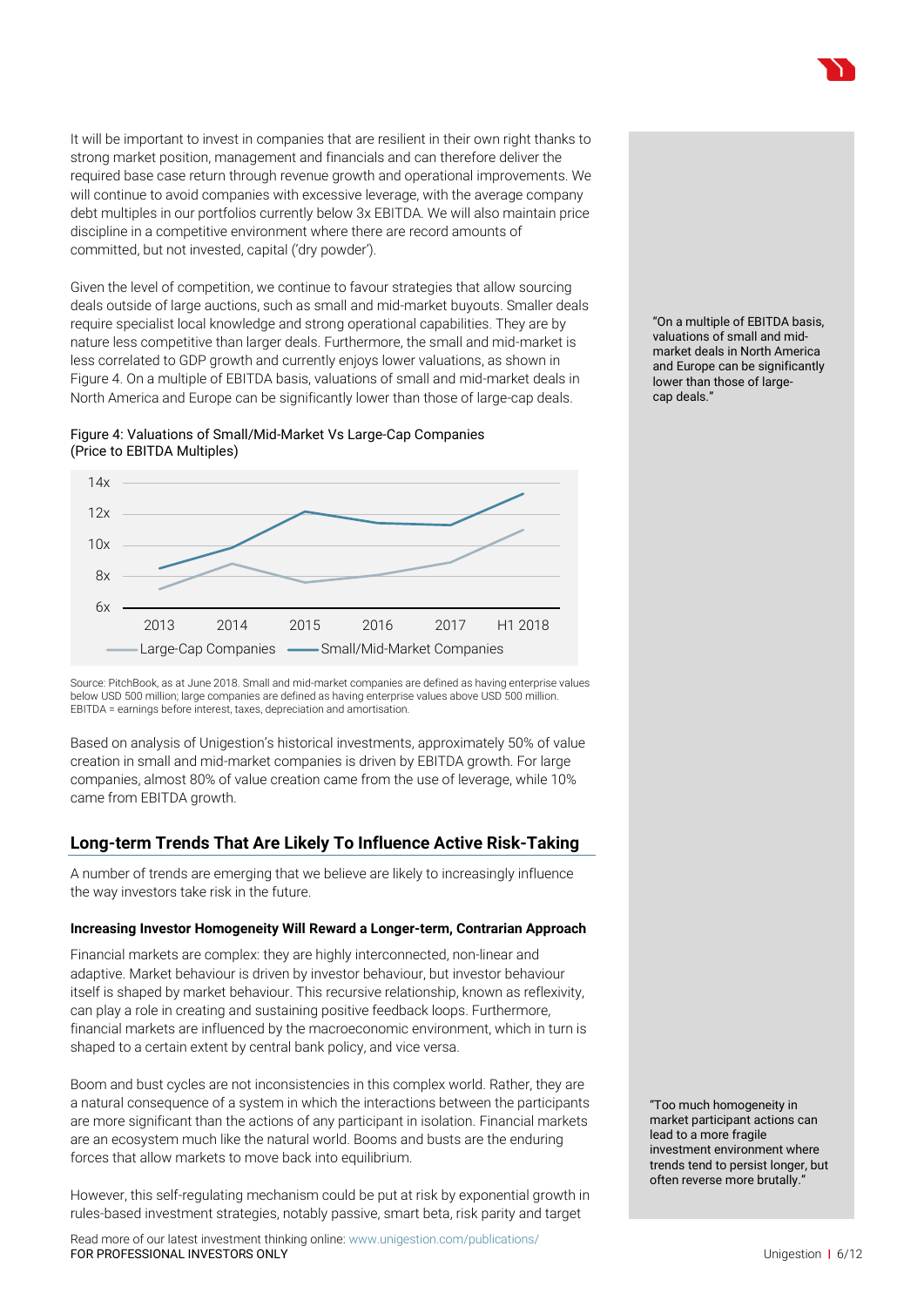volatility strategies. These can create self-fulfilling phenomena because of too much homogeneity in market participant actions. This can lead to a more fragile investment environment where trends tend to persist longer, but often reverse more brutally.

So what does that mean for investors and the way they manage risk? In our view, one consequence is that investors will have to take a longer-term view when allocating to risk and be capable of being contrarian for longer. This will mean accepting higher tracking error and longer periods of relative underperformance in order to build outperformance over the long term. Investors should not forget that the real investment risk they face is losing capital, not tracking error, and that they need to take active decisions in order to avoid permanent loss of capital.

While many investors claim they invest for the long term, it is very rare that short-term performance – and short-term benchmark comparisons – does not come into consideration. Adopting a truly long-term approach to investment is one of the few genuine opportunities investors can hope to exploit. However, it may require investors to go against the crowd and to look far enough ahead.

## **Demographic Trends Could Paradoxically Increase Demand for Higher Risk Assets**

Increasing life expectancy worldwide is likely to influence the global economy and therefore the way investors allocate their capital. In order to adapt their portfolios for longer lives and retirements, we believe investors will need to take on more not less – risk.

Traditional theory dictates that, as retirement nears, investors should not only save more, but should also allocate a greater proportion of their savings to lower risk assets, such as government bonds. However, investing too much, too soon in bonds is not sustainable in the long term, as it is unlikely to deliver the necessary returns to fund longer retirements, particularly given the low levels of real bond yields in most major markets.

Consequently, we believe that the asset allocation model of the future will be different than today. One way to address this problem would be to invest in higher risk assets, including equities and illiquid assets. As longer lifespans prolong investment horizons, we believe that investors' attitude toward private assets could change, as the liquidity profile of such investments are aligned with longer retirement periods.

## **Managing ESG Creates Risks and Opportunities For Active Managers**

Our fiduciary duty to our clients is to deliver long-term sustainable returns. This means investing responsibly in companies, industries and assets where there is an objective to create a sustainable future for society, as this kind of investment should generate better long-term performance going forward for our investors. We believe that integrating ESG criteria into our investment decision-making processes is essential to better manage the risk of our investments.

Companies that do not pursue sustainable practices on a day-to-day basis create operational and reputational risks within their businesses and to their business model. Regulation can make or break entire industries. Whether it is about tax, cutting emissions in polluting industries or regulating digital companies, these can have a direct impact on the companies in which we invest. Anticipating and avoiding these risks will be key.

Sustainability will be a long-term driver of change in markets, countries, sectors and companies that will create not only risks, but also opportunities for fruitful investment. As the global community seeks to address the numerous environmental and social challenges it faces, companies that can demonstrate forward thinking in tackling these issues are more likely to spot trends early and adapt accordingly. We therefore

"In order to adapt their portfolios for longer lives and retirements, we believe investors will need to take on more – not less – risk."

"Sustainability will be a longterm driver of change in markets, countries, sectors and companies that will create not only risks, but also opportunities for fruitful investment."

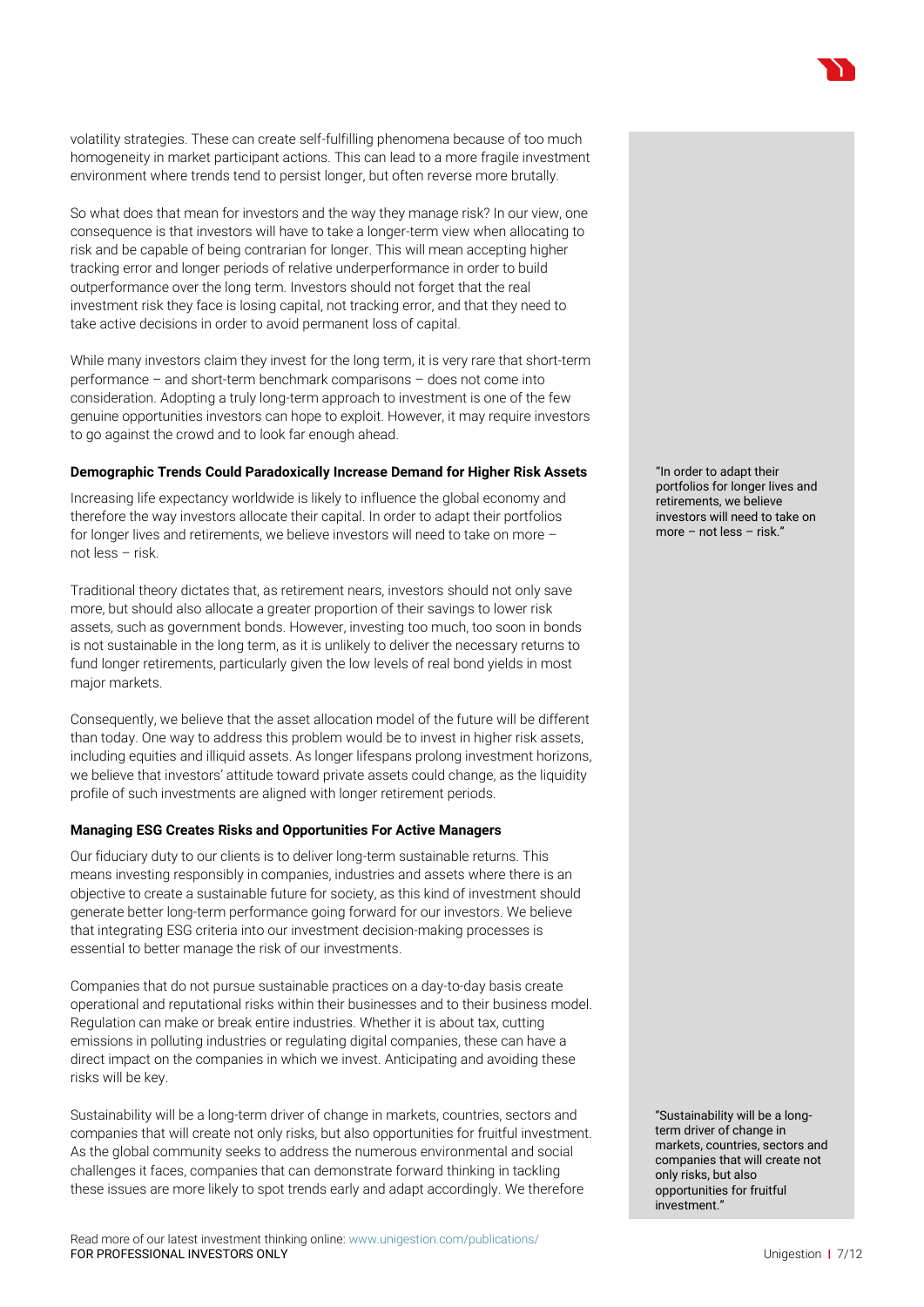seek to invest in companies with meaningful sustainable business practices, which are more likely to be leaders and innovators over time.

## **The Way Forward**

Active risk management will be more important than ever as we move into the next phase of the economic cycle. In an environment where macroeconomic conditions are oscillating between late-cycle growth and recession, investors need to adopt a selective approach to risk allocation.

For us, intelligent risk-taking is about being brave but prepared. It requires a multidimensional view that looks beyond traditional risk measures, to truly understand the risks worth taking and those to avoid. This allows us to take risks with an asymmetric return profile where upside potential is greater than the downside risk. The goal is then to combine them to achieve effective diversification and, finally, be able to adapt quickly to changing market conditions.

After a decade of strong, relatively uninterrupted growth, traditional asset classes are unlikely to deliver as they have in the past and investors will need to diversify their portfolios with alternative sources of return. However, the road to market turning points can be long and punctuated by more frequent market stress events. While it will be important to remain cautiously invested in growth assets, a more selective and dynamic approach will be essential to adjust portfolio risk opportunistically as the probability of market stress rises and the macroeconomic environment moves toward potential recession. As risk is constantly evolving, investors will also need to look far enough ahead. We believe that actively anticipating and managing risk, having the courage to stand against the crowd and adopting a truly long-term approach is the best way to deliver the investment returns our investors expect.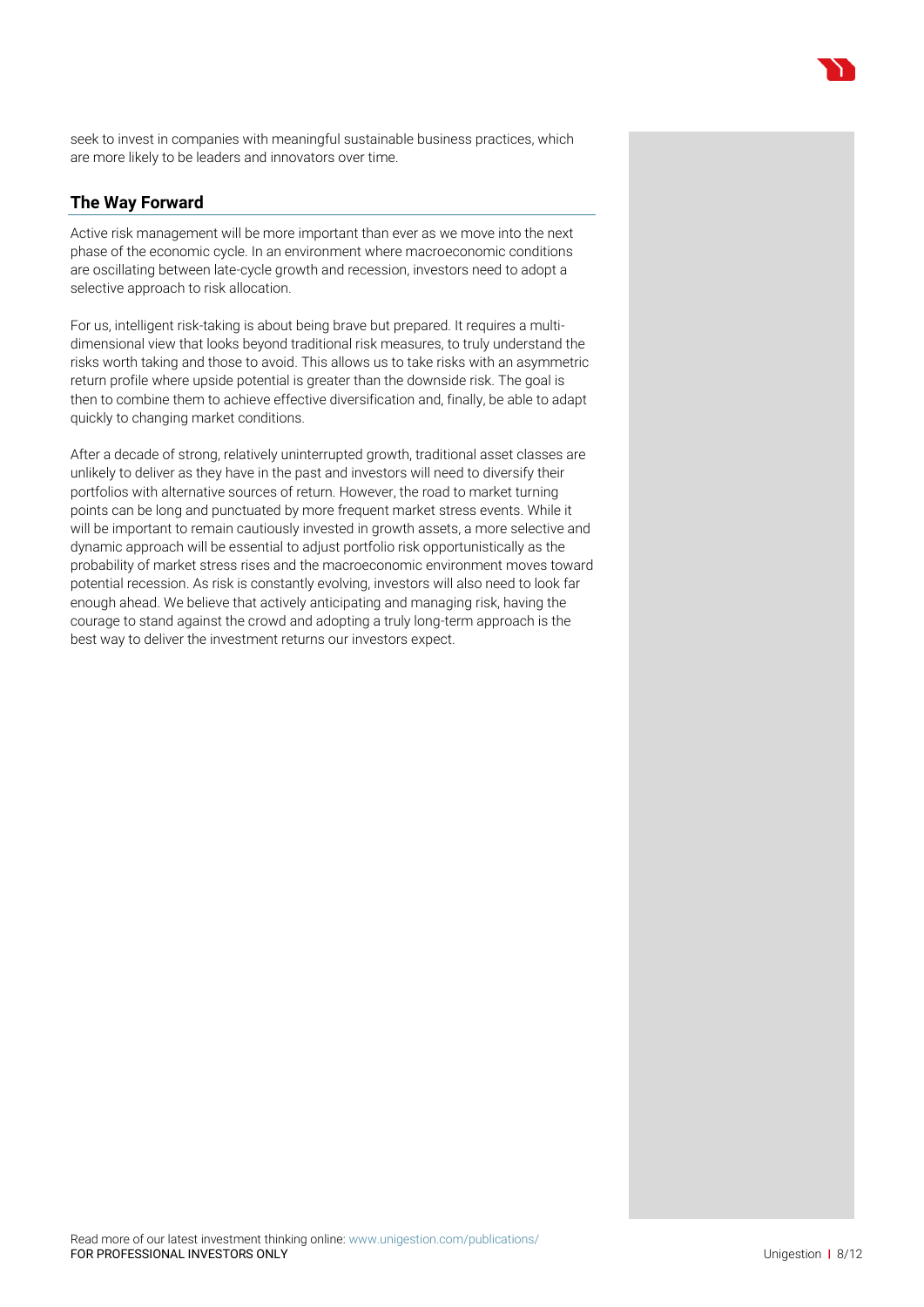## APPENDIX

## **Unigestion Alternative Risk Premia (USD) 31 December 2016 Through 31 December 2018**

| Year | Composite<br>Return Gross<br>of Fees | Composite<br>Net Return | <b>Benchmark</b><br>Return | Number of<br>Accounts | Dispersion               | Std Dev           | Internal Composite 3-Yr Benchmark 3-Yr<br>Std Dev | Composite<br>AUM (M) | Firm<br>AUM (M) |
|------|--------------------------------------|-------------------------|----------------------------|-----------------------|--------------------------|-------------------|---------------------------------------------------|----------------------|-----------------|
| 2017 | 10.24%                               | 8.59%                   |                            |                       | $\overline{\phantom{m}}$ |                   |                                                   | 135.31               | 22.340.80       |
| 2018 | $-4.88%$                             | $-6.30\%$               | $\qquad \qquad -$          |                       | $\qquad \qquad -$        | $\hspace{0.05cm}$ | $\overline{\phantom{0}}$                          | 254.21               | 21.403.49       |

Special Disclosure: During March 2019, it was discovered that the 2018 composite gross return was stated incorrectly. It has since been corrected. For presentations prior to 31.03.2018 the strategy was measured against the LIBOR 3M USD+7%. Beginning April 2018 the firm determined that the benchmark did not accurately reflect the strategy mandate and the benchmark was removed.

Definition of the Firm: For the purposes of applying the GIPS Standards, the firm is defined as Unigestion. Unigestion is responsible for managing assets on the behalf of institutional investors. Unigestion invests in several strategies for institutional clients: Equities, Hedge Funds, Private Assets and the solutions designed for the clients of our Cross Asset Solution department. The GIPS firm definition excludes the Fixed Income Strategy Funds, which started in January 2001 and closed in April 2008, and the accounts managed for private clients. Unigestion defines the private clients as High Net Worth Families and Individual investors.

Policies: Unigestion policies for valuing portfolios, calculating performance, and preparing compliant presentations are available upon request.

Composite Description: The Alternative Risk Premia composite consists of accounts which aim to deliver high risk-adjusted returns of cash +7% gross over 3 to 5 year investment horizon, while protecting capital during market downturns. The accounts within the composite select the universe components presenting best positioning according to quantitative criteria including but not restricted to Macro directional, Yield captureCarry, Trend following or Equity factors. In order to reduce exposure to general trends in markets and to seek to maximize the absolute return to risk ratio, the accounts essentially rely on systematic long-short strategies.

Benchmark: Because the composites strategy is absolute return and investments are permitted in all asset classes, no benchmark can reflect this strategy accurately.

Fees: Returns are presented gross of management fees, administrative fees but net of all trading costs and withholding taxes. The maximum management fee schedule is 1.5% per annum. Net returns are net of model fees and are derived by deducting the highest applicable fee rate in effect for the respective time period from the gross returns each month.

List of Composites: A list of all composite descriptions is available upon request.

Minimum Account Size: The minimum account size for this composite is 5'000'000.- USD.

Valuation: Valuations are computed in US dollars (USD). Performance results are reported in US dollars (USD).

Internal Dispersion & 3YR Standard Deviation: The annual composite dispersion presented is an asset-weighted standard deviation calculated for the accounts in the composite the entire year. When internal dispersion is not presented it is as a result of an insufficient number of portfolios in the composite for the entire year. When the 3 Year Standard Deviation is not presented it is as a result of an insufficient period of time.

Compliance Statement Unigestion claims compliance with the Global Investment Performance Standards(GIPS®) and has prepared and presented this report in compliance with the GIPS standards. Unigestion has been independently verified for the periods 1 January 2003 to 31 December 2016. The verification report(s) is/are available upon request. Verification assesses whether (1) the firm has complied with all the composite construction requirements of the GIPS standards on a firm-wide basis and(2) the firms policies and procedures are designed to calculate and present performance in compliance with the GIPS standards. Verification does not ensure the accuracy of any specific composite presentation.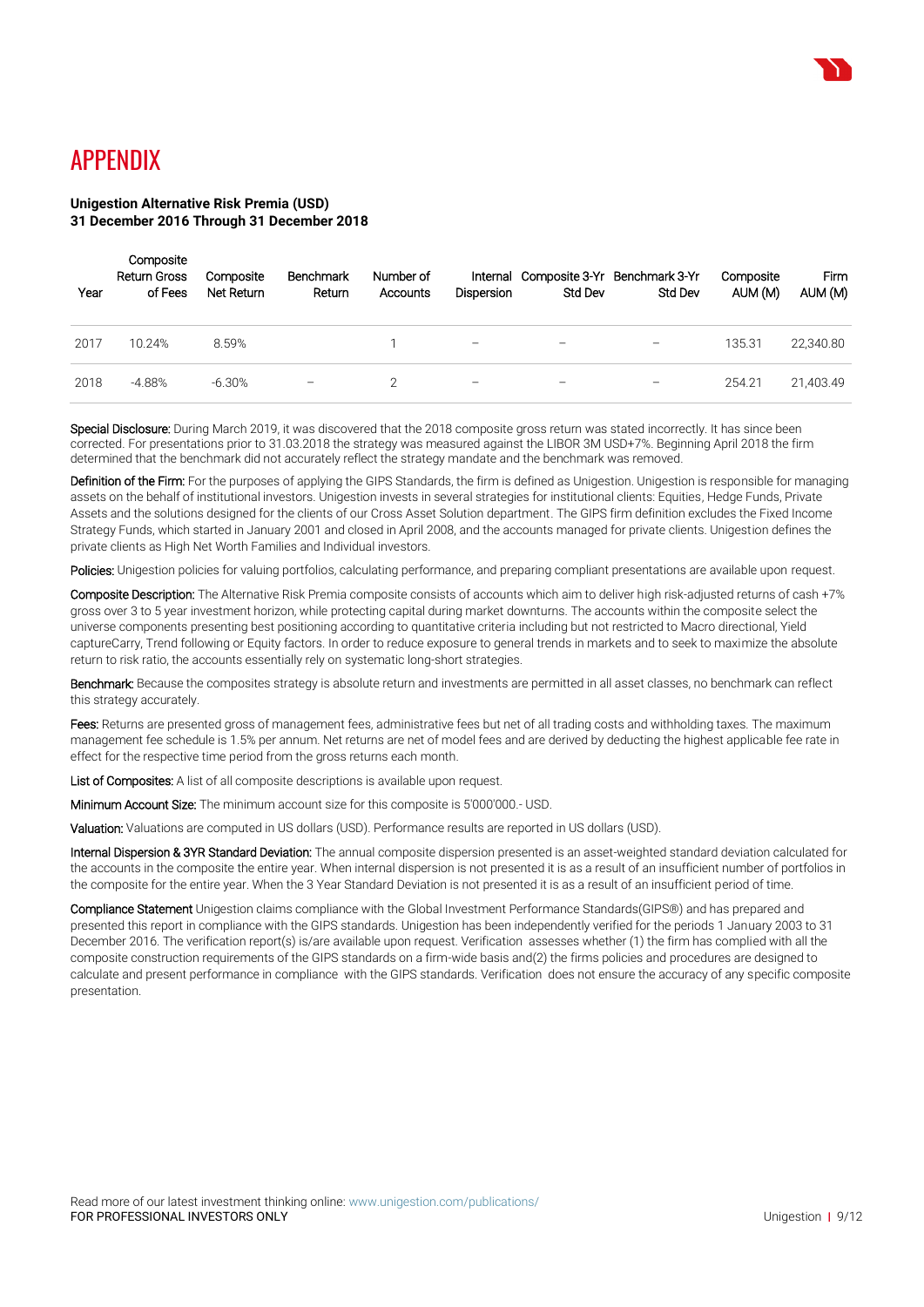#### **Unigestion Global Equity Risk Premia Market Neutral (USD) 31 May 2016 Through 31 December 2018**

| Year  | Composite<br>Return<br>Gross<br>of Fees | Composite<br>Net Return | <b>Benchmark</b><br>Return | Number of<br>Accounts | Dispersion               | Std Dev                  | Internal Composite 3-Yr Benchmark 3-Yr<br>Std Dev | Composite<br>AUM (M) | Firm<br>AUM (M) |
|-------|-----------------------------------------|-------------------------|----------------------------|-----------------------|--------------------------|--------------------------|---------------------------------------------------|----------------------|-----------------|
| 20161 | $-2.19%$                                | $-2.76%$                | 0.23%                      |                       | $\overline{\phantom{0}}$ | -                        |                                                   | 75.54                | 18'144.46       |
| 2017  | 5.54%                                   | 4.48%                   | 1.06%                      |                       |                          |                          |                                                   | 19.67                | 22'340.80       |
| 2018  | $-5.92\%$                               | $-6.86%$                | 1.94%                      |                       | $\qquad \qquad$          | $\overline{\phantom{0}}$ |                                                   | 41.03                | 21'403.49       |

1: This year is incomplete, it starts in May.

Definition of the Firm: For the purposes of applying the GIPS Standards, the firm is defined as Unigestion. Unigestion is responsible for managing assets on the behalf of institutional investors. Unigestion invests in several strategies for institutional clients: Equities, Hedge Funds, Private Assets and the solutions designed for the clients of our Cross Asset Solution department. The GIPS firm definition excludes the Fixed Income Strategy Funds, which started in January 2001 and closed in April 2008, and the accounts managed for private clients. Unigestion defines the private clients as High Net Worth Families and Individual investors.

Policies: Unigestion policies for valuing portfolios, calculating performance, and preparing compliant presentations are available upon request.

Composite Description: The Equity Global Risk Premia Market Neutral composite was defined on 31.05.2016. The strategy offers investment opportunities in Global equity markets through a selection made by the manager based on qualitative criteria such as "Valuation", "Momentum", "Small Caps" or "Quality", while relying on a long/short-type strategy to minimise equity market risk.

Benchmark: The benchmark is the ICE LIBOR USD 1 Week, which is designed to measure the average rate at which a LIBOR contributor bank can obtain unsecured funding in the London interbank market for a week, in USD. Benchmark returns are net of withholding taxes.

Fees: Returns are presented gross of all fees: management fees, performance fees, custodian fees but net of withholding taxes and transaction costs. The maximum management fee schedule is 1% per annum. Net returns are net of model fees and are derived by deducting the highest applicable fee rate in effect for the respective time period from the gross returns each month.

List of Composites: A list of all composite descriptions is available upon request.

Minimum Account Size: The minimum account size for this composite is 5'000'000.- USD.

Valuation: Valuations are computed in US dollars (USD). Performance results are reported in US dollars (USD).

Internal Dispersion & 3YR Standard Deviation: The annual composite dispersion presented is an asset-weighted standard deviation calculated for the accounts in the composite the entire year. When internal dispersion is not presented it is as a result of an insufficient number of portfolios in the composite for the entire year. When the 3 Year Standard Deviation is not presented it is as a result of an insufficient period of time.

Compliance Statement Unigestion claims compliance with the Global Investment Performance Standards(GIPS®) and has prepared and presented this report in compliance with the GIPS standards. Unigestion has been independently verified for the periods 1 January 2003 to 31 December 2016. The verification report(s) is/are available upon request. Verification assesses whether (1) the firm has complied with all the composite construction requirements of the GIPS standards on a firm-wide basis and(2) the firms policies and procedures are designed to calculate and present performance in compliance with the GIPS standards. Verification does not ensure the accuracy of any specific composite presentation.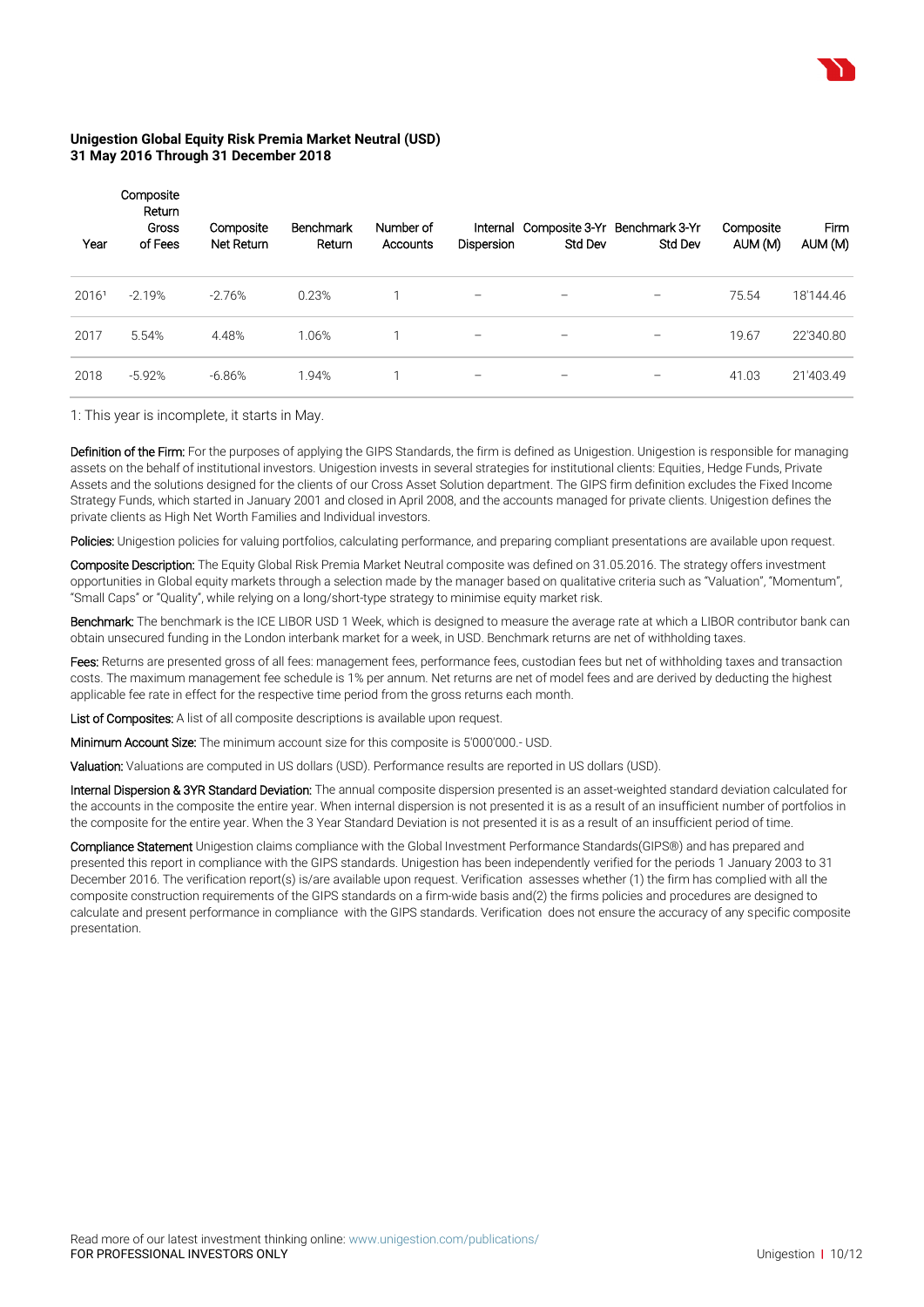#### **Unigestion Multi Asset Risk-Targeted (USD) 31 December 2014 Through 31 December 2018**

| Year  | Composite<br>Return<br>of Fees | Gross Composite Net<br>Return | Benchmark<br>Return      | Number of<br>Accounts | Dispersion               | Std Dev | Internal Composite 3-Yr Benchmark 3-Yr<br>Std Dev | Composite<br>AUM (M) | Firm<br>AUM (M) |
|-------|--------------------------------|-------------------------------|--------------------------|-----------------------|--------------------------|---------|---------------------------------------------------|----------------------|-----------------|
| 2015  | $-1.61%$                       | $-2.80%$                      | -                        | $\mathbf{1}$          | $\overline{\phantom{0}}$ |         |                                                   | 127.24               | 15'550.31       |
| 2016  | 5.05%                          | 3.79%                         | $\overline{\phantom{0}}$ | $\mathbf{1}$          | $\overline{\phantom{0}}$ |         |                                                   | 129.66               | 18'144.46       |
| 2017  | 11.16%                         | 9.82%                         |                          | $\mathbf{1}$          | $\overline{\phantom{0}}$ |         |                                                   | 169.51               | 22,340.80       |
| 20181 | $-2.91%$                       | $-4.08%$                      | $\overline{\phantom{0}}$ | $\mathbf{1}$          | $\overline{\phantom{0}}$ |         |                                                   | 286.93               | 21,403.49       |

Special Disclosure: For presentations prior to 31.03.2018 the strategy was measured against the LIBOR 3M USD + 4%. Beginning April 2018 the firm determined that the benchmark did not accurately reflect the strategy mandate and the benchmark was removed.

Definition of the Firm: For the purposes of applying the GIPS Standards, the firm is defined as Unigestion. Unigestion is responsible for managing assets on the behalf of institutional investors. Unigestion invests in several strategies for institutional clients: Equities, Hedge Funds, Private Assets and the solutions designed for the clients of our Cross Asset Solution department. The GIPS firm definition excludes the Fixed Income Strategy Funds, which started in January 2001 and closed in April 2008, and the accounts managed for private clients. Unigestion defines the private clients as High Net Worth Families and Individual investors.

Policies: Unigestion policies for valuing portfolios, calculating performance, and preparing compliant presentations are available upon request.

Composite Description: The Multi Risk Targeted (Medium) composite was defined on 15 December 2014. It consists of accounts which aim to deliver consistent smooth returns of cash + 5% gross of fees across all market conditions over a 3-year rolling period. It seeks to achieve this by capturing the upside during bull markets while protecting capital during market downturns.

Benchmark: Because the composites strategy is absolute return and investments are permitted in all asset classes, no benchmark can reflect this strategy accurately.

Fees: Returns are presented gross of management fees, administrative fees but net of all trading costs and withholding taxes. The maximum management fee schedule is 1.2% per annum. Net returns are net of model fees and are derived by deducting the highest applicable fee rate in effect for the respective time period from the gross returns each month.

List of Composites: A list of all composite descriptions is available upon request.

Minimum Account Size: The minimum account size for this composite is 5'000'000.- USD.

Valuation: Valuations are computed in US dollars (USD). Performance results are reported in US dollars (USD).

Internal Dispersion & 3YR Standard Deviation: The annual composite dispersion presented is an asset-weighted standard deviation calculated for the accounts in the composite the entire year. When internal dispersion is not presented it is as a result of an insufficient number of portfolios in the composite for the entire year. When the 3 Year Standard Deviation is not presented it is as a result of an insufficient period of time.

Compliance Statement Unigestion claims compliance with the Global Investment Performance Standards(GIPS®) and has prepared and presented this report in compliance with the GIPS standards. Unigestion has been independently verified for the periods 1 January 2003 to 31 December 2016. The verification report(s) is/are available upon request. Verification assesses whether (1) the firm has complied with all the composite construction requirements of the GIPS standards on a firm-wide basis and(2) the firms policies and procedures are designed to calculate and present performance in compliance with the GIPS standards. Verification does not ensure the accuracy of any specific composite presentation.